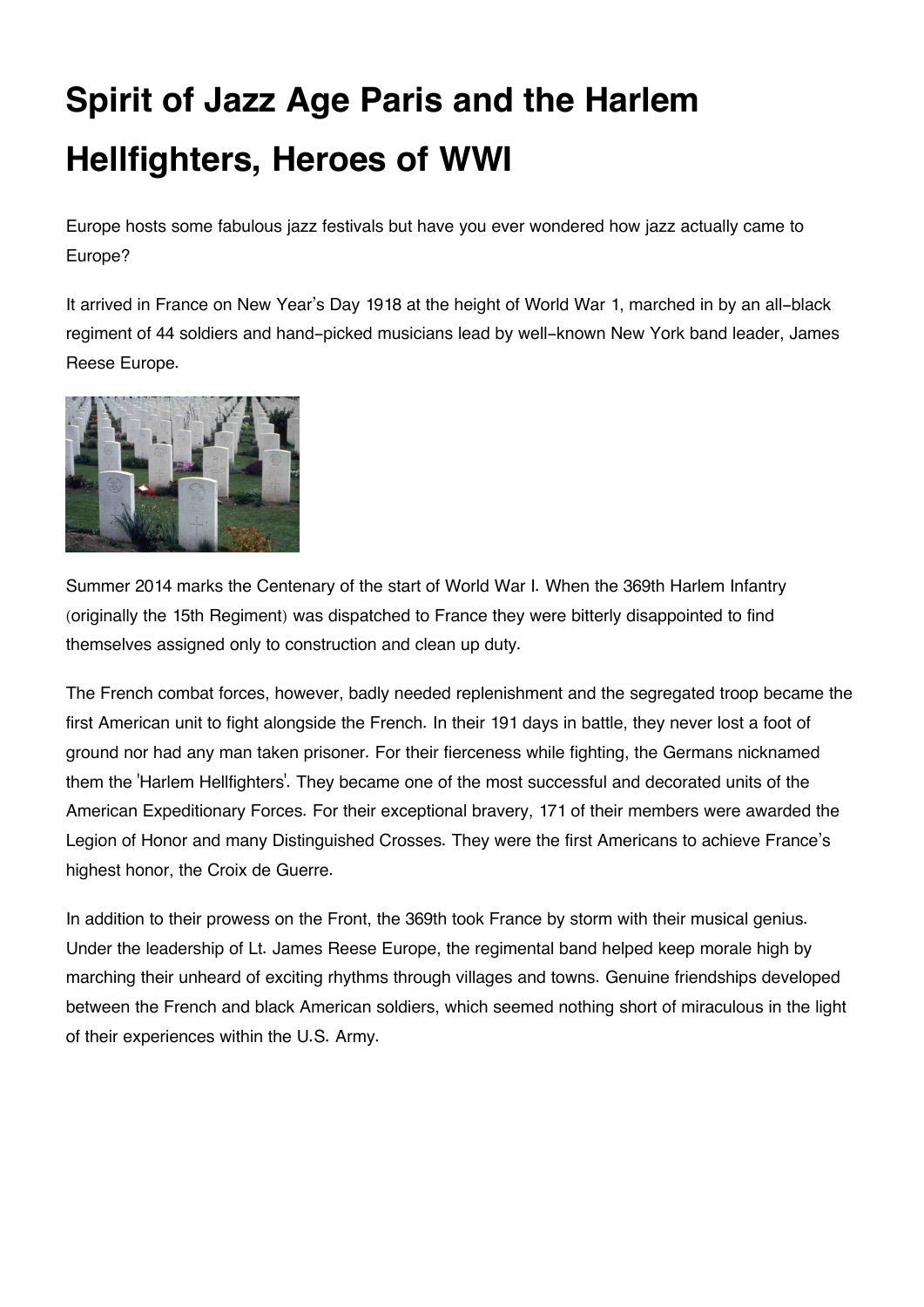

Paris went wild for their music after their first concert given at the Theatre des Champs-Elysees, and by 1919, African-American jazz bands were the toast of the town. After returning to New York, several of the members returned to Paris, reformed their band and launched the jazz craze which kicked off France's enduring love of jazz.

The Walking The Spirit of Jazz Age Paris & The Harlem Hellfighters, Heroes of WWI tour is a fantastic opportunity to learn about and to pay tribute to the remarkable achievements and legacy of the soldiers as well as to the rich African American history in Paris.

The 8-day /7 night excursion begins in Paris with a welcome dinner at a restaurant significant to African-American history and a Spirit of Black Paris bus/walking tour.

The tour whisks visitors through what was jazzy Black Montmartre of the Roaring 20s, relives the glory of Josephine Baker and the soldiers parading on the Champs-Elysées, plus many other little-known sites throughout the city where writers, artists, intellectuals, musicians and entertainers flourished.

Then, following the path of the soldier-jazz band, the excursion heads about two hours northeast to the battlefields of Belleau Wood, Chateau Thierry and the Meuse-Argonne.

Led by a member of the Guild of Battlefield Guides, participants explore the remnants of shell holes and trenches, visit captured towns, and pay their respects at monuments and the US Oise-Aisne Cemetery. They will hear many stories of individual acts of heroism such as how a former porter for the New York subway virtually single-handedly defeated a 24-man German patrol, at one point only armed with a bollo knife.



The battlefields are situated near the popular tourist area of Champagne and an exciting visit and tasting is planned to a famous champagne cellar, as well as a tour of Reims Cathedral, the UNESCO World Heritage site where France's kings were crowned since the 11th century.